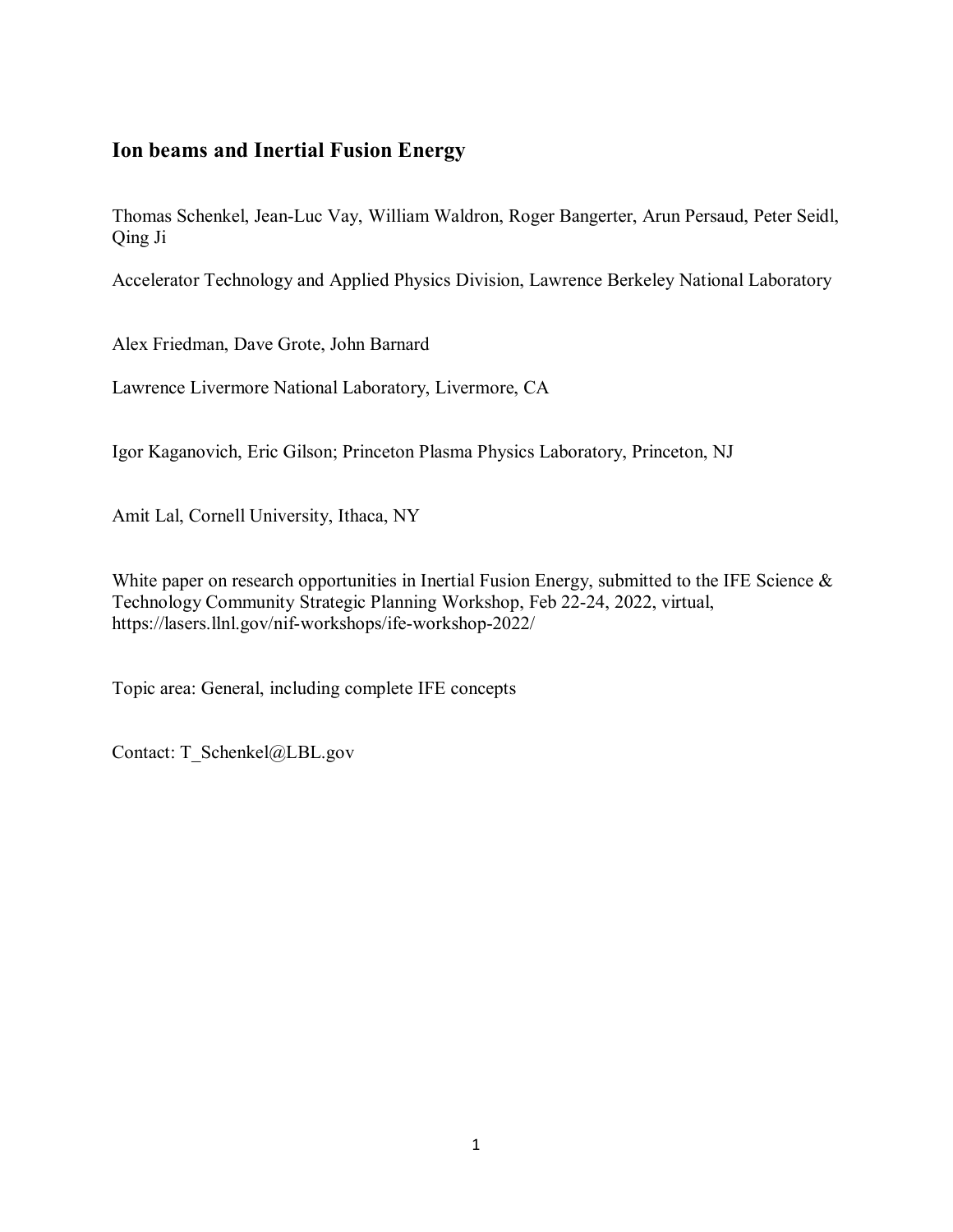#### **Ion beams and Inertial Fusion Energy**

Thomas Schenkel, Jean-Luc Vay, William Waldron, Roger Bangerter, Arun Persaud, Peter Seidl, and Qing Ji

Accelerator Technology and Applied Physics Division, Lawrence Berkeley National Laboratory

Alex Friedman, Dave Grote, John Barnard; Lawrence Livermore National Laboratory

Igor Kaganovich, Eric Gilson; Princeton Plasma Physics Laboratory

Amit Lal, Cornell University

#### **Executive summary**

Heavy Ion Fusion (HIF) is a well vetted approach for inertial fusion energy (IFE) [1, 2]. In HIF, fuel compression, heating and ignition is achieved with beams of heavy ions, complementary to laser driven IFE [1, 2]. Proton (or ion) fast ignition is one option to support reliable ignition in laser driven IFE [3]. Over the last decade, (heavy) ion fusion and driver R&D has progressed, but at a slower rate compared to laser driven IFE and pulsed power approaches which have made tremendous progress at NIF and other facilities. Here, we propose a three pronged approach to advancing science and technology of ions for IFE that can lead to the ion driver and fast ignition capabilities needed for economical fusion power.

First, we propose to conduct scaled experiments, including with new high power, high energy heavy ion pulses ( $>10$  kJ,  $\sim$ 100 ns) that are coming online soon to benchmark target and reactor designs with new data at high pressures and target temperatures up to tens of eV [4].

Second, we propose to take advantage of recent developments in modeling and simulation capabilities to find conditions for efficient focusing and beam propagation in a reactor chamber  $[5, 6]$ .

Third, we propose to leverage recent advancements in ion accelerator R&D. Exciting progress has been made recently including in lower cost pulsed power for induction linac components [7, 8], massively scaled multi-beam RF linacs made by additive manufacturing [9], and laser-plasma based ion acceleration [10]. We propose to leverage these new directions and develop high power ion accelerator components for a new ion driven fusion power plant blueprint.

### **1. Introduction**

Charged particle accelerators offer great promise as potential drivers for IFE, and as a component in fast ignition approaches [1-3, 11]. This is due to the known properties of ions and particle accelerators, including:

- the ability to deliver high energy pulses more directly to a fusion target (based on the physics of ion energy loss processes in collisions with target electrons and nuclei)
- the high efficiency of particle accelerators  $(>=20\%$  wall plug to beam in some cases)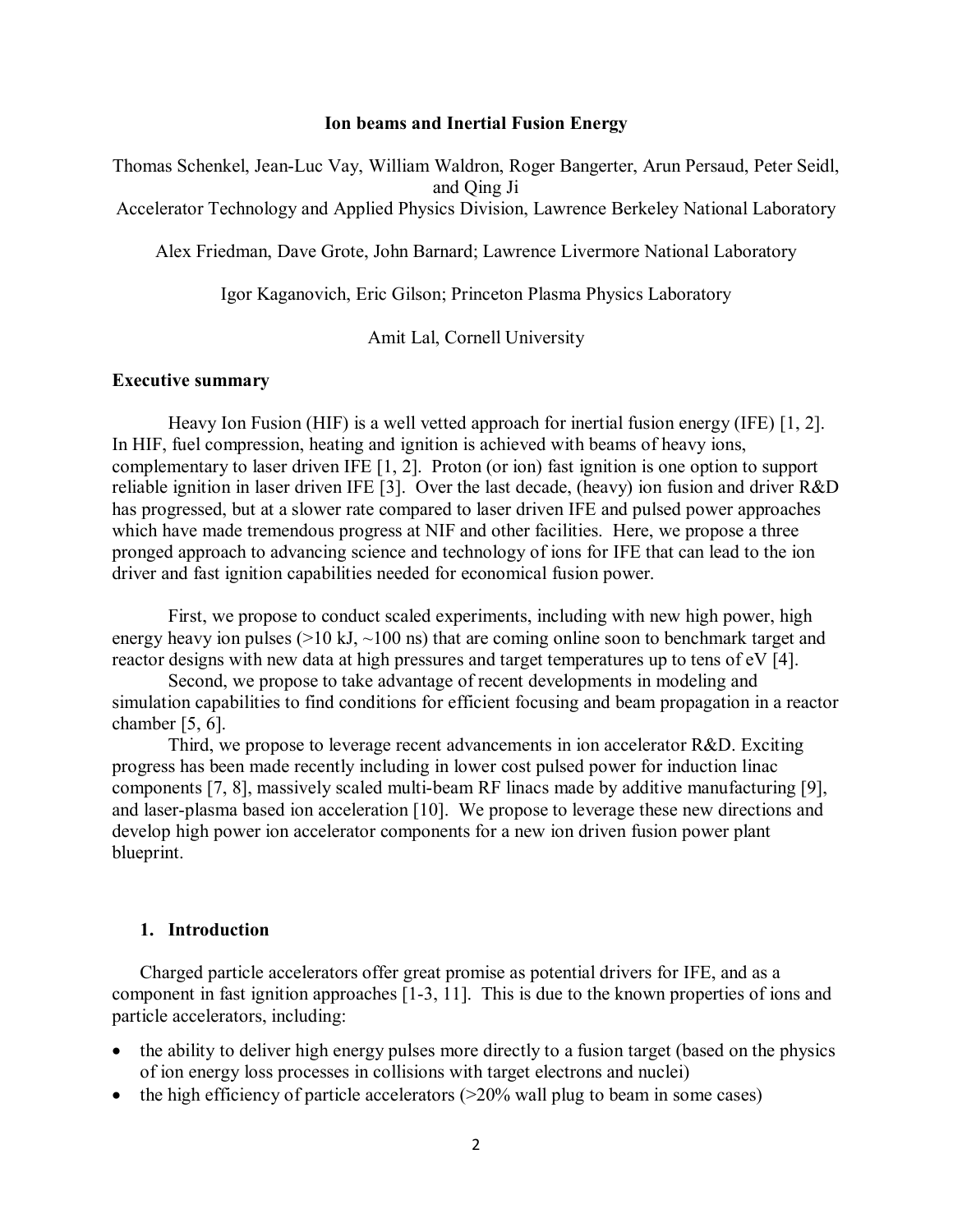- favorable final optics protection in a future reactor chamber
- demonstrated long life of accelerator components
- examples of stored beam energy in the 1 MJ range as required for future heavy ion fusion driver beams
- relatively high repetition rates  $(>10 \text{ Hz})$
- multi-GeV heavy ions minimize the beam current required with an ion range in matter consistent with high gain fusion target dimensions
- HIF drivers also seem well suited to flowing liquid protection of the structural components of the reactor vessel
- finally, ion beam driven ICF targets are not subject to the laser-plasma interactions that have challenged some NIF and other experiments.

Nonetheless, the required beam currents of  $\sim$ 1 MA during a few ns at  $\sim$ 5 GeV to deliver  $\sim$  5 MJ are still daunting [1, 2], as are requirements for fast ignition pulses (e. g. 10 kJ in 20 ps) [3].

### **2. Proposed technical R&D**

Beam intensities required for IFE have not yet been achieved in conventional particle accelerators (nor in laser-plasma based ion accelerators). The achievable intensity of spacecharge dominated beams, propagating through thousands of focusing magnets in parallel with tens of periodically interacting beams, all undergoing confinement and compression, remains to be confirmed experimentally. This beam physics challenge is amenable to highly accurate, predictive, first principles particle simulations as well as detailed analytic theory. Results from theoretical analysis and simulations to date are promising [2]. Propagation through the final target chamber, in which a background plasma may be employed to neutralize the beam space charge, requires a detailed understanding of collective beam/plasma and beam/beam interactions. Scaled experiments at relevant beam intensities have not been possible to date. The FAIR heavy ion facility in Darmstadt, Germany, will soon (2025+) operate with high intensity heavy ion pulses and a kinetic energy range that is highly relevant for IFE experiments. Pulses with up to  $5x10^{11}$  uranium ions at HIF relevant energies in the tens of GeV range are predicted for heating of targets to temperatures up to  $\sim$ 30 to 50 eV (estimate) in  $\sim$ 100 ns pulses, with the possibility to combine ion and ns-laser laser pulses for plasma target formation, heating and compression [4]. These ion pulses will enable a new class of experiments where ion beam - plasma coupling can be studied at unpreceded intensities. The experiments will provide new data to benchmark driver parameters, fusion target and reactor chamber designs**. We propose that the US IFE community engage with FAIR to participate in selected experiments on ions for IFE.**

The attractive aspects of and challenges for a series of approaches for IFE, including heavy ion fusion, were summarized in the National Research Council report "An Assessment of the Prospects for Inertial Fusion Energy" from 2013 [12]. The report identifies the recent successes of the HIF program which have put to rest many critical issues, and listed the remaining outstanding challenges. Important issues are associated with the physics of intense beams in the accelerators themselves, rather than the target physics that can be addressed on NIF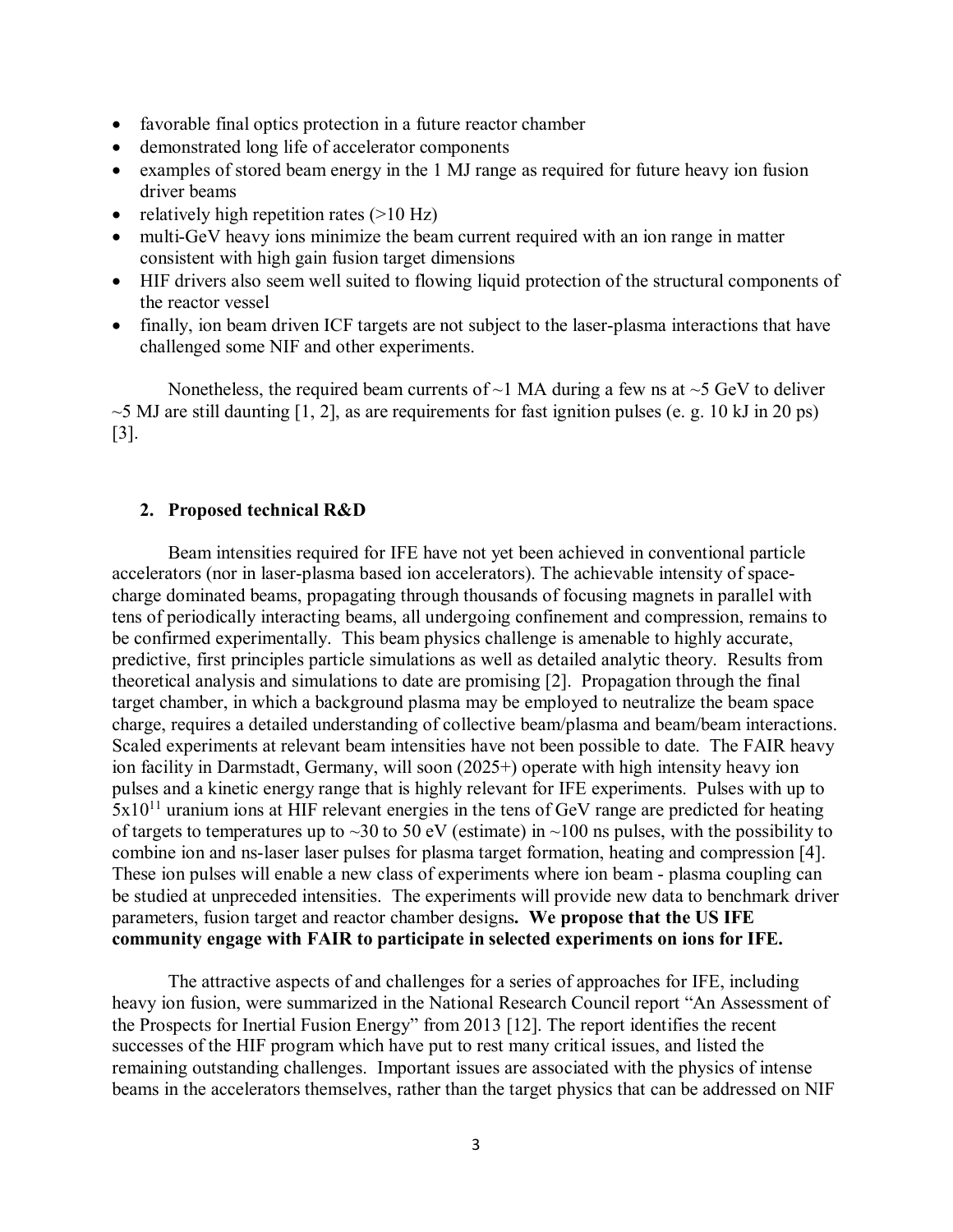and other high power laser facilities. The intense beams are non-neutral plasmas. Their study benefits from, and contributes to, the broader area of plasma science. One particularly successful example of mutual benefit has been the development and sharing of computational codes and techniques. Our ability to model and simulate particle accelerators has increased tremendously in recent years, due to advances in physics understanding, the development of more efficient codes, and increases in computational power [5]. **We propose a targeted modeling and simulation program that addresses key challenges of IFE based on heavy ion drivers, including final focusing and beam propagation in a future reactor chamber.**  Such a program can identify show stoppers, retire risks and open new pathways for ion driven IFE at modest cost while also delivering new discovery science results relevant to the broader high energy density science community.Detailed descriptions are presented in companion white papers [5].

In the early 2000s, DOE placed the energy mission of IFE on hold. Today, there are new opportunities to address critical challenges that had already been identified in the 2013 NRC report and do so efficiently at relatively modest funding levels. Intense bursts of ions produced by high-intensity laser beams and accelerators, including at high power laser facilities across LaserNetUS [13] and at facilities overseas, like FAIR [4], can now be used to test advanced plasma and beam physics models. Ion pulses and other secondary beams from laser-plasma acceleration can also advance diagnostics for IFE experiments. **We propose a program in HEDP for IFE at US and selected international high-power laser and ion beam facilities.** 

Intense ion beams offer unique features for studying high energy density plasmas and provide data that support the quest for IFE. Energetic ions directly deposit energy in matter of any density. There is no critical density. The development of accelerators for high energy density physics, and ultimately power production, is synergistic with accelerators for other purposes such as particle physics and nuclear physics. It also has synergistic aspects with the development of other drivers utilizing pulsed power. Accelerator science and technology has advanced over the last ten years, as has laser and pulsed power technology.

**We propose to assess recent accelerator science and technology developments, including laser-plasma, pulsed power and multi-beam ion accelerators (recently demonstrated with over 100 beams) and invest in new developments that can drastically change the economics equation for ion beam drivers and fast ignition approaches for IFE.** Higher performance pulsed power switches based in SiC have enabled a new high-power induction linac designs [8]. RF linac components were recently made using additive manufacturing techniques (Figure 1) [9]. Optimized laser-ion acceleration promises efficient acceleration of intense pules of high energy ions and protons [10]. While at proof-of-concept stages today compared to driver requirements (or fast ignition pulses), these are examples of new directions in accelerator R&D that can now be advanced for the development of cost competitive fusion drivers. Newly available high-power switches offer the promise of increased performance and lifetime at reduced cost with benefit for multiple driver approaches. For ion drivers, these could reduce induction cell cost and enable shorter pulses in a more efficient driver (where wallplug efficiencies as high as 50% seem possible.

We propose to invest in these promising development paths and scale demonstration components to high beam power at orders of magnitude reduced cost compared to currently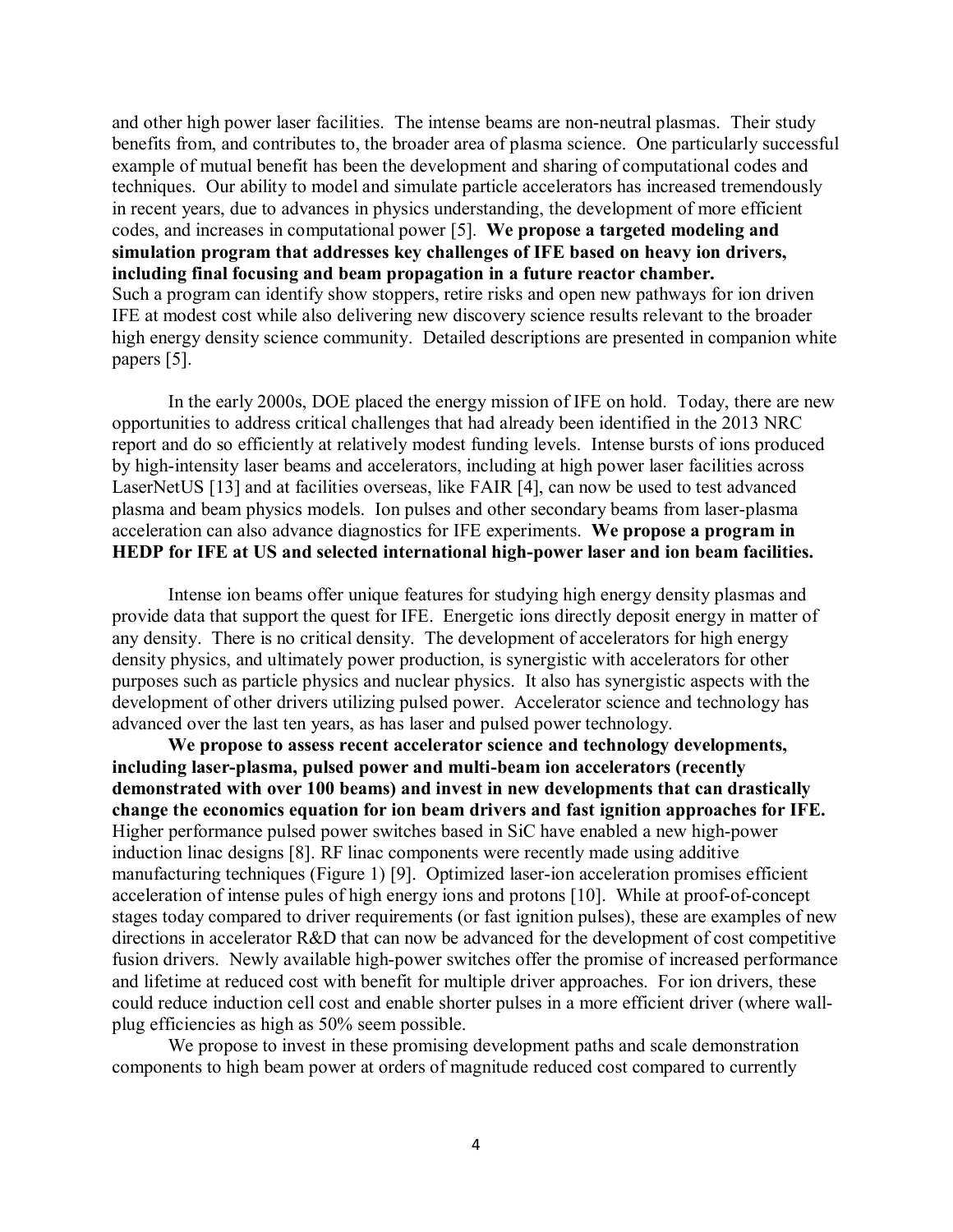deployed technologies. If successful, the result will be a new class of high-power ion accelerators for economical fusion power.

This proposed effort would include the development of a multi-parameter systems optimization code – from the source to the target – including the known scaling of target physics yield with beam energy and focal spot intensity [14]. Our goal is to identify a combination of drivers and targets that is leading to a compelling development path for a range of power plant outputs, from sub-GWe power plants [15] to multi-GWe power plants, with a significant reduction in overall cost.

Finally, much of the needed progress in target physics, power plant studies, target fabrication and systems integration are common to most drivers and can be supported by many, if of not all, members of the emerging IFE community.

Table 1 shows the fusion parameter space that is open to exploration and optimization. If successful, the "Ions for IFE" program we envision will inform new learning curves for intense, pulsed (heavy) ions beams that can enable and support new paths to economic fusion power.

| <b>Parameter</b>            | Value                                                |
|-----------------------------|------------------------------------------------------|
| Target fusion gain          | 50-300                                               |
| Driver pulse energy         | $1-10$ MJ                                            |
| Driver wall plug efficiency | $30 - 50%$                                           |
| Power output                | $0.3$ to $> 2$ GW (switchyard, multiple<br>chambers) |
| Pulse repetition rate       | $5-10$ Hz                                            |
| Ion mass                    | Ar - U $(40 \text{ to } 238)$                        |

Table 1: Summary of key heavy ion fusion driver parameters [1, 2, 16-19].



Figure 1: Photo of a multi-beam RF linac built from low cost wafers [9].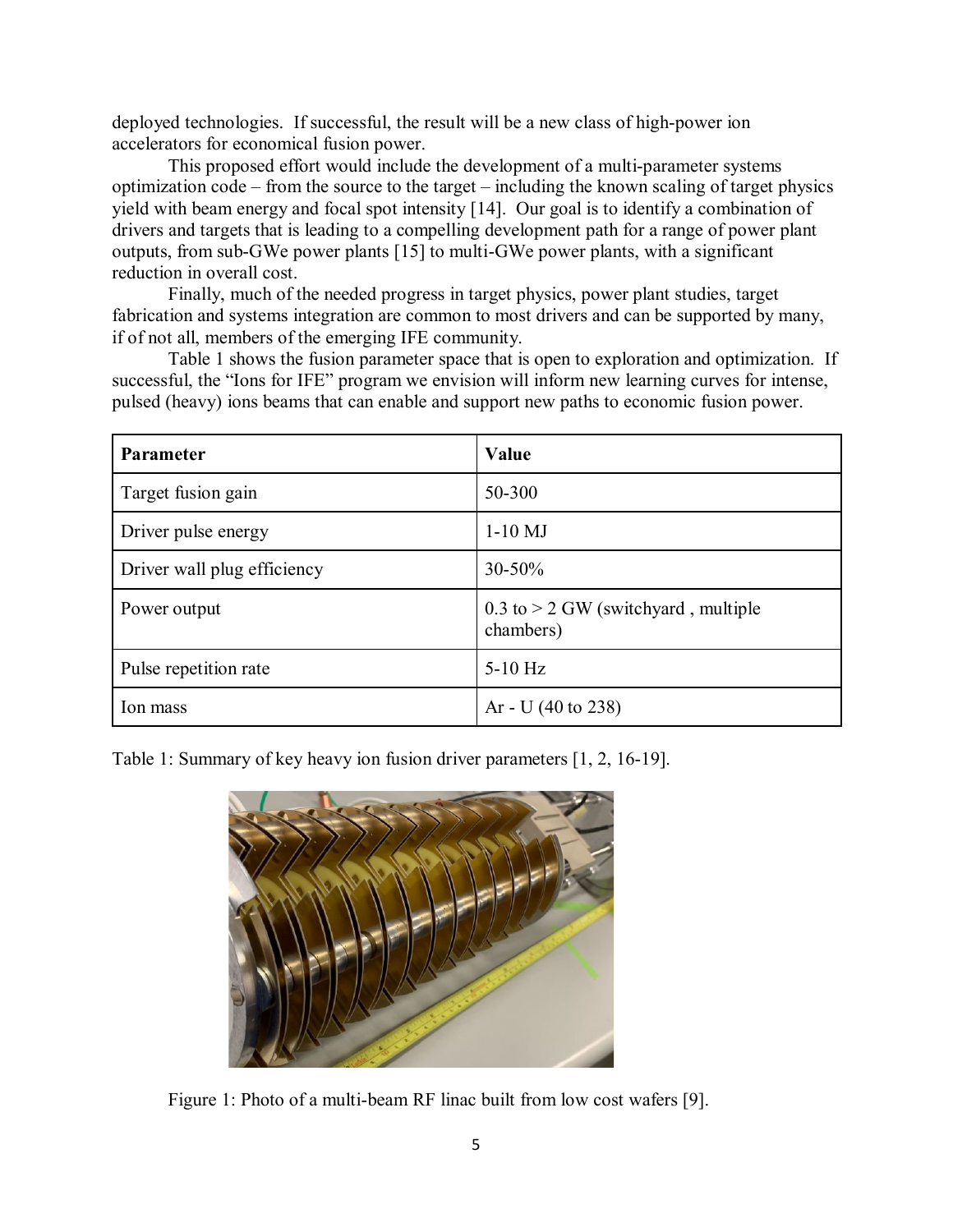## **References**

[1] R. W. Moir, et al., "Hylife-II: A molten-salt inertial fusion energy power plant design", Fusion Technology 25, 25 (1994),<https://doi.org/10.13182/FST94-A30234>

[2] R. O. Bangerter, A. Faltens and P. A. Seidl, "Accelerators for Inertial Fusion Energy Production", Reviews of Accelerator Science and Technology V 6 85 (2013), [https://doi.org/10.1142/9789814583251\\_0005](https://doi.org/10.1142/9789814583251_0005)

[3] J.C. Fernández, et al., "Fast ignition with laser-driven proton and ion beams", Nucl. Fusion 54, 054006 (2014),<https://doi.org/10.1088/0029-5515/54/5/054006>

[4] K. Schoenberg, et al., "High-energy-density-science capabilities at the Facility for Antiproton and Ion Research", Phys. Plasmas 27, 043103 (2020), [https://doi.org/10.1063/1.5134846;](https://doi.org/10.1063/1.5134846)

[5] J.-L. Vay, A. Friedman, E. P. Lee, P. A. Seidl, and J. J. Barnard., "Propagation of Ion Beams in a Heavy-Ion Inertial Fusion System"; I. D. Kaganovich et al., "Collective Effects and Intense Beam-Plasma Interactions in Ion-Beam-Driven High Energy Density Matter and Inertial Fusion Energy", White papers submitted to the *IFE Science & Technology Community Strategic Planning Workshop* <https://lasers.llnl.gov/nif-workshops/ife-workshop-2022/white-papers>

[6] J.-L. Vay, et al., "Warp-X - A new exascale computing platform for beam–plasma simulations", Nucl. Instr. Meth. A 909, 476 (2018),<https://doi.org/10.1016/j.nima.2018.01.035>

[7] W.L. Waldron et al., "Technology Toward an Improved Driver: Pulsed Power and Other Technology Development for Heavy Ion Fusion," White paper submitted to the IFE Science & Technology Community Strategic Planning Workshop (2022), [https://lasers.llnl.gov/nif](https://lasers.llnl.gov/nif-workshops/ife-workshop-2022/white-papers)[workshops/ife-workshop-2022/white-papers](https://lasers.llnl.gov/nif-workshops/ife-workshop-2022/white-papers)

[8] M. Crawford and J. Barraza, "Scorpius: The development of a new multi-pulse radiographic system," 2017 IEEE 21st International Conference on Pulsed Power (PPC), 2017, pp. 1-6, doi: 10.1109/PPC.2017.8291266; C. Ekdahl, "Cathode to Target Simulations for Scorpius", LA-UR-21-21022;<https://arxiv.org/abs/2104.14593>

[9] Q. Ji, et al., "Beam power scale-up in microelectromechanical systems based multi-beam ion accelerators", Rev. Sci. Instr. 92, 103301 (2021),<https://doi.org/10.1063/5.0058175>

[10] J. Park, et al., "Ion acceleration in laser generated megatesla magnetic vortex", Phys. of Plasm. 26, 103108 (2019),<https://doi.org/10.1063/1.5094045>

[11] C. Haefner, J. Zuegel, M. E. Campbell, P. A. Seidl, R. O. Bangerter, A. Faltens, T. Schenkel, J.J. Barnard, A. Erlandson, A. Friedman, M. Herrmann, H. McLean, "Inertial Fusion Energy Drive Technology", White paper submitted to the IFE Science & Technology Community Strategic Planning Workshop (2022), [https://lasers.llnl.gov/nif-workshops/ife](https://lasers.llnl.gov/nif-workshops/ife-workshop-2022/white-papers)[workshop-2022/white-papers](https://lasers.llnl.gov/nif-workshops/ife-workshop-2022/white-papers)